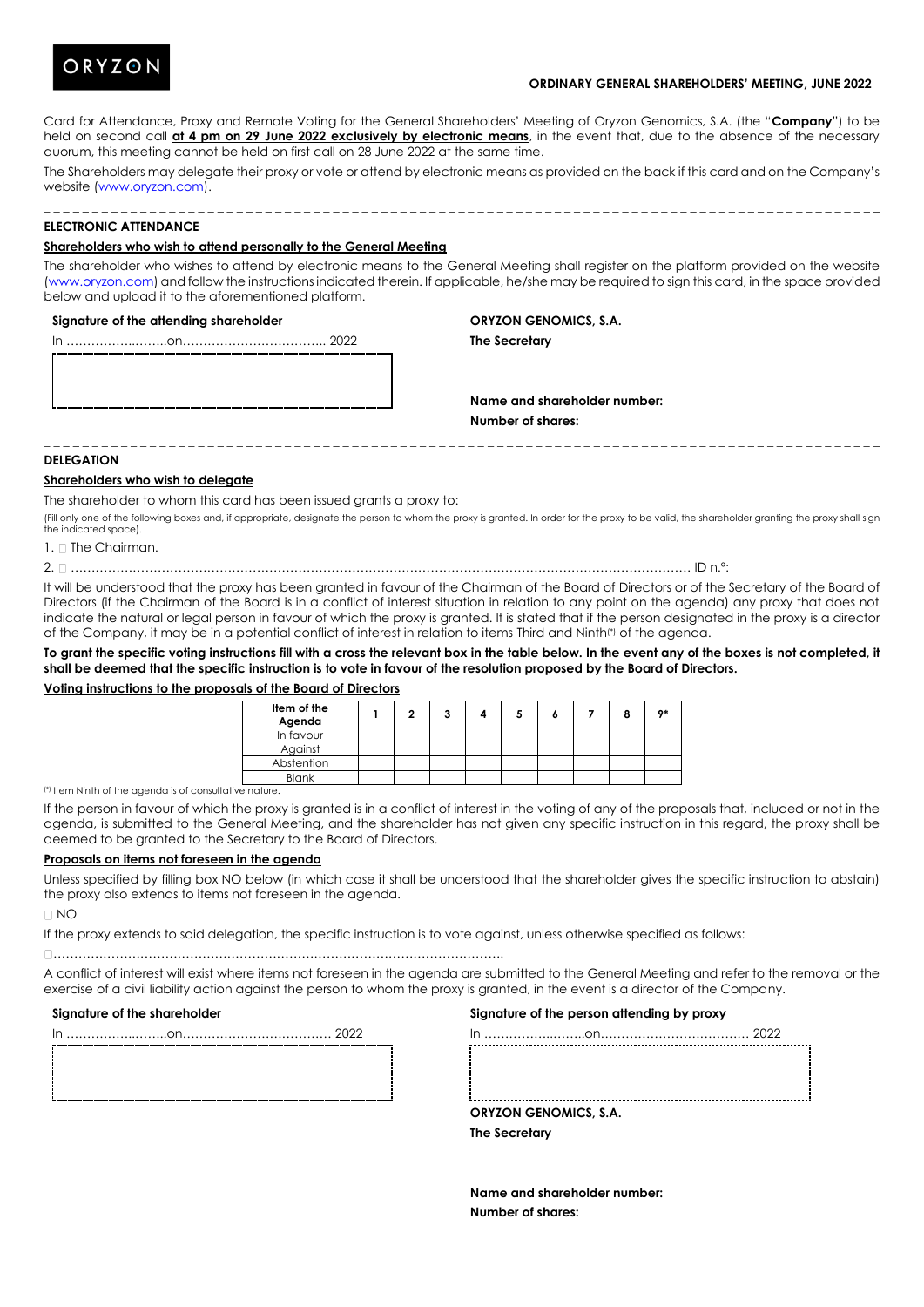## **REMOTE VOTING**

## **Shareholders who wish to cast a remote vote regarding the proposals of the agenda**

If, prior to the celebration of the General Meeting, the shareholder in favour of which this card is issued wishes to cast a remote vote in relation to the proposals of the agenda of this General Meeting, it shall fill with a cross the relevant box, according to the way of his vote. It is not possible the remote vote for possible proposals not foreseen in the agenda. If, in relation to any of the items of the agenda, the shareholders do not fill any box provided for such purposes, it shall be deemed that votes in favour of the resolution proposed by the Board of Directors. In any event, in addition to the provisions set forth in the Law, in the By-laws and in the General Meeting Regulations, the rules set forth in the call of the General Meeting and on the website of the Company [\(www.oryzon.com\)](http://www.oryzon.com/) must be met.

\_ \_ \_ \_ \_ \_ \_ \_ \_ \_ \_ \_ \_ \_ \_ \_ \_ \_ \_ \_ \_ \_ \_ \_ \_ \_ \_ \_ \_ \_ \_ \_ \_ \_ \_ \_ \_ \_ \_ \_ \_ \_ \_ \_ \_ \_ \_ \_ \_ \_ \_ \_ \_ \_ \_ \_ \_ \_ \_ \_ \_ \_ \_ \_ \_ \_ \_ \_ \_ \_ \_ \_ \_ \_ \_ \_ \_ \_ \_ \_ \_ \_ \_ \_ \_ \_ \_

#### **Vote to the proposals of the Board of Directors**

| Item of the<br>Agenda |  |  |  |  | $^{\bullet*}$ |
|-----------------------|--|--|--|--|---------------|
| In favour             |  |  |  |  |               |
| Against               |  |  |  |  |               |
| Abstention            |  |  |  |  |               |
| Blank                 |  |  |  |  |               |

(\*) Item Ninth of the agenda is of consultative nature.

The shareholder casting his vote from a distance shall be considered present for the purposes of constituting the General Meeting.

#### **Signature of the shareholder casting a remote vote**

# **ORYZON GENOMICS, S.A.**

**The Secretary**

**Name and shareholder number: Number of shares:**

## **RIGHT TO ATTEND**

All shareholders may attend the General Meeting regardless of the number of shares they hold providing that such stake is entered in their names in the accounting records of the Sociedad de Gestión de los Sistemas de Registro, Compensación y Liquidación de Valores, S.A. (Iberclear) five days prior to the date indicated for it to be held. Shareholders who wish to attend to the General Meeting by electronic means shall register on the platform provided on the website [\(www.oryzon.com\)](http://www.oryzon.com/) and follow the instructions indicated therein.

\_ \_ \_ \_ \_ \_ \_ \_ \_ \_ \_ \_ \_ \_ \_ \_ \_ \_ \_ \_ \_ \_ \_ \_ \_ \_ \_ \_ \_ \_ \_ \_ \_ \_ \_ \_ \_ \_ \_ \_ \_ \_ \_ \_ \_ \_ \_ \_ \_ \_ \_ \_ \_ \_ \_ \_ \_ \_ \_ \_ \_ \_ \_ \_ \_ \_ \_ \_ \_ \_ \_ \_ \_ \_ \_ \_ \_ \_ \_ \_ \_ \_ \_ \_ \_ \_ \_

## **SHAREHOLDERS WHO WISH TO DELEGATE ITS VOTE BY MEANS OF THIS CARD**

If the shareholder does not intend to attend the meeting may grant a proxy to any other natural or legal person. For such purposes, it must fulfil the delegation on the front of this card and sign it where appropriate. The person representing the shareholder in the General Meeting shall also sign the delegation. The delegation may be delivered to the Company or sent by postal correspondence (or, as indicated below, by electronic means) in accordance with the provisions of the By-laws and the General Meeting Regulations. Likewise, the rules set forth in the call of the General Meeting and on the website of the Company [\(www.oryzon.com\)](http://www.oryzon.com/) must be met.

# **SHAREHOLDERS WHO WISH TO CAST A REMOTE VOTE PRIOR TO THE GENERAL MEETING BY MEANS OF THIS CARD**

If the shareholder does not intend to assist nor to delegate its right to attend may cast a remote vote on the items of the agenda. For such purposes, it must fulfil the space regarding remote voting above and sign it where indicated. The shareholder casting a remote vote shall be deemed as present for the purpose of the quorum of the General Shareholders' Meeting. Said vote may be delivered to the Company or sent by postal correspondence or, as indicated below, by electronic means in accordance with the provisions of the By-laws and the General Meeting Regulations. Likewise, the rules set forth in the call of the General Meeting and on the website of the Company [\(www.oryzon.com\)](http://www.oryzon.com/) must be met. In the event both delegation and remote voting sections are signed, remote voting section shall prevail and the delegation shall have no effect.

## **DELEGATION AND REMOTE VOTING BY ELECTRONIC MEANS PRIOR TO THE GENERAL MEETING**

Shareholders may also delegate their representation, as well as vote regarding the items of the agenda, by electronic means in accordance with the provisions of the By-laws and the General Meeting Regulations. For such purposes, the rules set forth in the call of the General Meeting and on the website of the Company [\(www.oryzon.com\)](http://www.oryzon.com/) must be met.